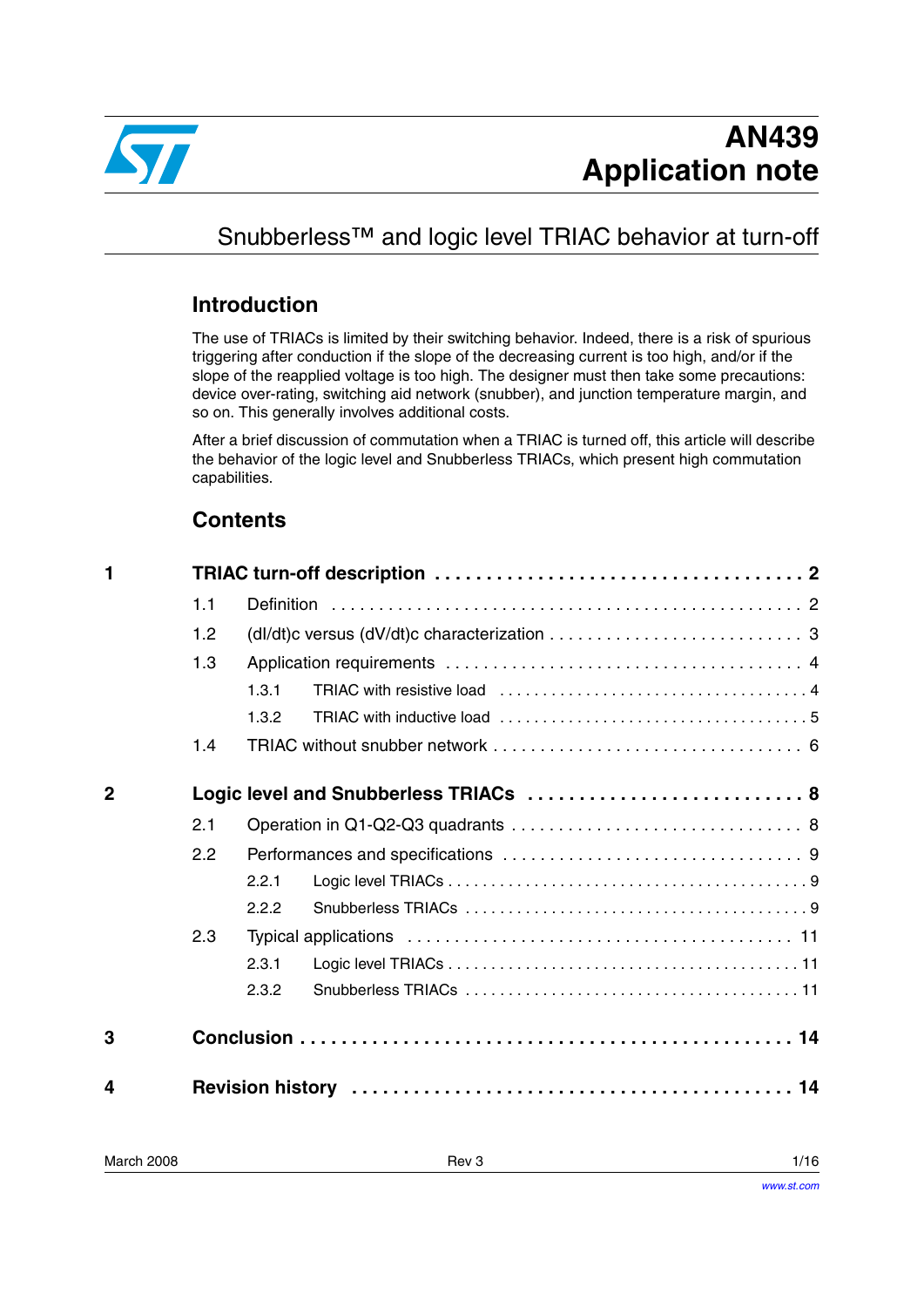# <span id="page-1-0"></span>**1 TRIAC turn-off description**

### <span id="page-1-1"></span>**1.1 Definition**

The TRIAC can be compared to two thyristors mounted in back-to-back and coupled with a control area which allows the triggering of this Alternating Current Switch with only one gate (see *[Figure 1](#page-1-2)*).

<span id="page-1-3"></span>Looking at the TRIAC silicon structure (see *[Figure 2](#page-1-3)*), it can be noted that the conduction areas, corresponding to these two thyristors, narrowly overlap each other on the control area.

<span id="page-1-2"></span>

During the conduction time, a certain quantity of charge is injected into the structure. The biggest part of this charge disappears by recombination during the current decrease, while another part is extracted after the turn-off by the reverse recovery current. Nonetheless, an excess charge remains, particularly in the neighboring regions of the gate, which can induce the triggering of the other conduction area when the mains voltage is reapplied across the TRIAC. This is the problem of commutation.

For a given structure at a determined junction temperature, the turn-off behavior depends on:

- 1. **The quantity of charge which remains when the current drops to zero**. The quantity of the charge is linked to the value of the current which was circulating in the TRIAC approximately 100 µs, about two or three times the minority carriers' life time, before the turn-off. Thus, the parameter to consider is the slope of the decreasing current, called the turn-off dl/dt or dl/dt<sub>OFF</sub> (see *[Figure 3](#page-2-1)*)
- 2. **The slope of the reapplied voltage during turn-off**. This parameter is the commutation dV/dt, called the turn-off dV/dt or dV/dt<sub>OFF</sub> (see *[Figure 3](#page-2-1)*). A capacitive current, proportional to the dV/dt<sub>OFF</sub>, flows into the structure, and therefore charges are injected and added to those coming from the previous conduction.

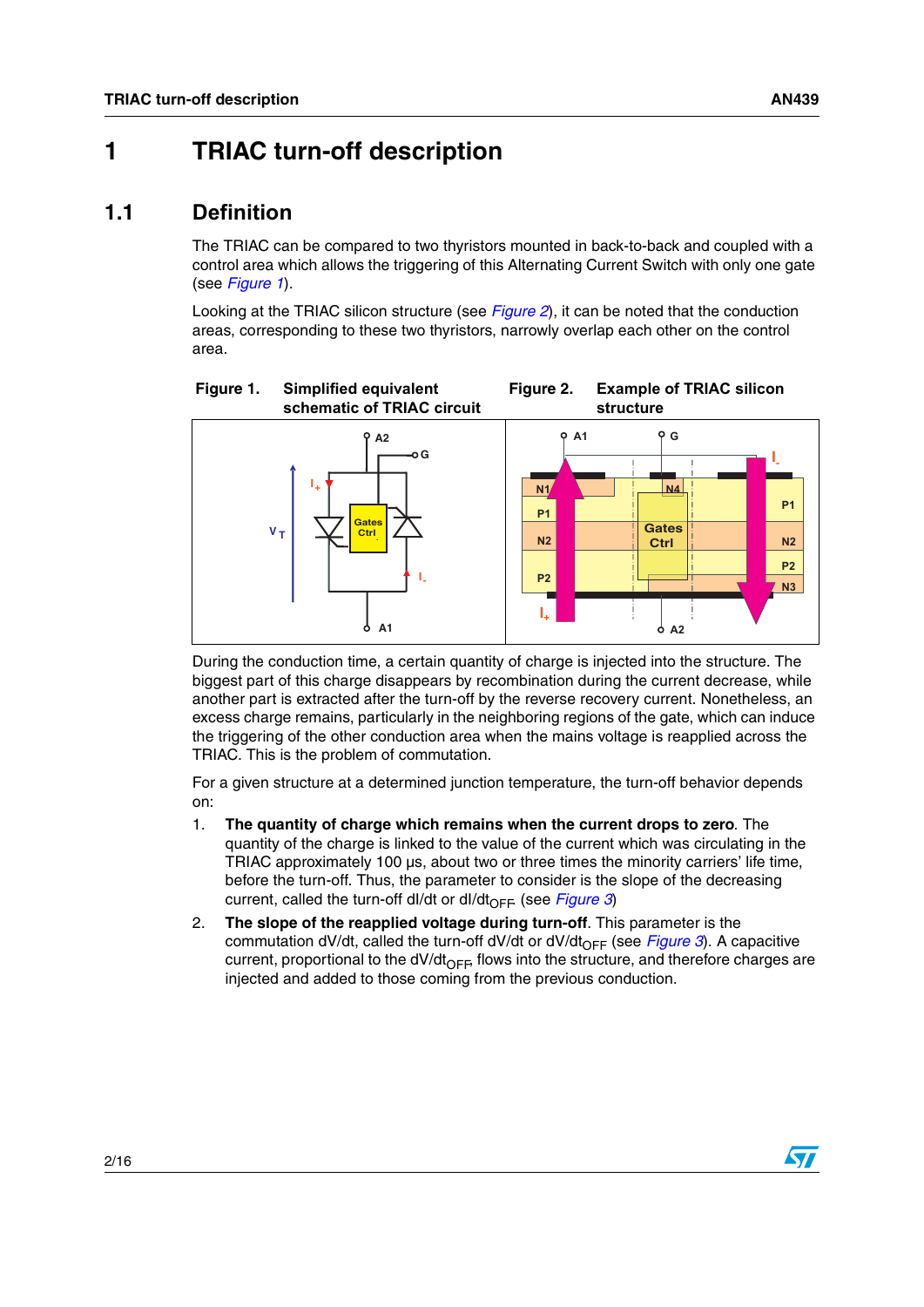

#### <span id="page-2-1"></span>**Figure 3. dI/dt and dV/dt at turn-off**

### <span id="page-2-0"></span>**1.2 (dI/dt)c versus (dV/dt)c characterization**

To characterize the turn-off TRIAC behavior, we consider a circuit in which the slope of the decreasing current can be adjusted. In addition, the slope of the reapplied voltage can be controlled by using, a circuit of resistors and capacitors connected across the TRIAC. For a determined dV/dt<sub>OFF</sub> ((dV/dt)c), we progressively increase the dl/dt<sub>OFF</sub> until a certain level which induces the spontaneous triggering of the TRIAC. This is the critical dl/dt<sub>OFF</sub>, called the (dI/dt)c in TRIAC datasheets. This is also the way to trace the curve of the TRIAC commutation behavior (see TRIAC datasheet curve "Relative variation of critical rate of decrease of main current (dI/dt)c versus reapplied (dV/dt)c").

In TRIAC datasheets, the commutation behavior is specified in different way according to the TRIAC technologies. For standard TRIAC, a minimum (dV/dt)c is specified for a given (dI/dt)c. For logic level TRIACs, a minimum (dI/dt)c is specified for two given (dV/dt)c (0.1 V/µs and 10 V/µs). For Snubberless TRIACs, a minimum (dI/dt)c is specified without (dV/dt)c limitation.

*[Figure 4](#page-3-2)* represents the curve of the commutation behavior obtained with a standard 4 A TRIAC. This TRIAC is available with different sensitivities:

- Z0402:  $I_{GT} = 3$  mA;
- Z0405:  $I_{GT} = 5$  mA;
- Z0409:  $I_{GT} = 10$  mA;
- Z0410:  $I_{\text{GT}} = 25 \text{ mA}$ .

For lower sensitive gate TRIACs (Z0409 and Z0410), the (dI/dt)c is slightly modified according to the (dV/dt)c. For sensitive gate TRIACs (Z0402 and Z0405), this parameter noticeably decreases when the slope of the reapplied voltage increases.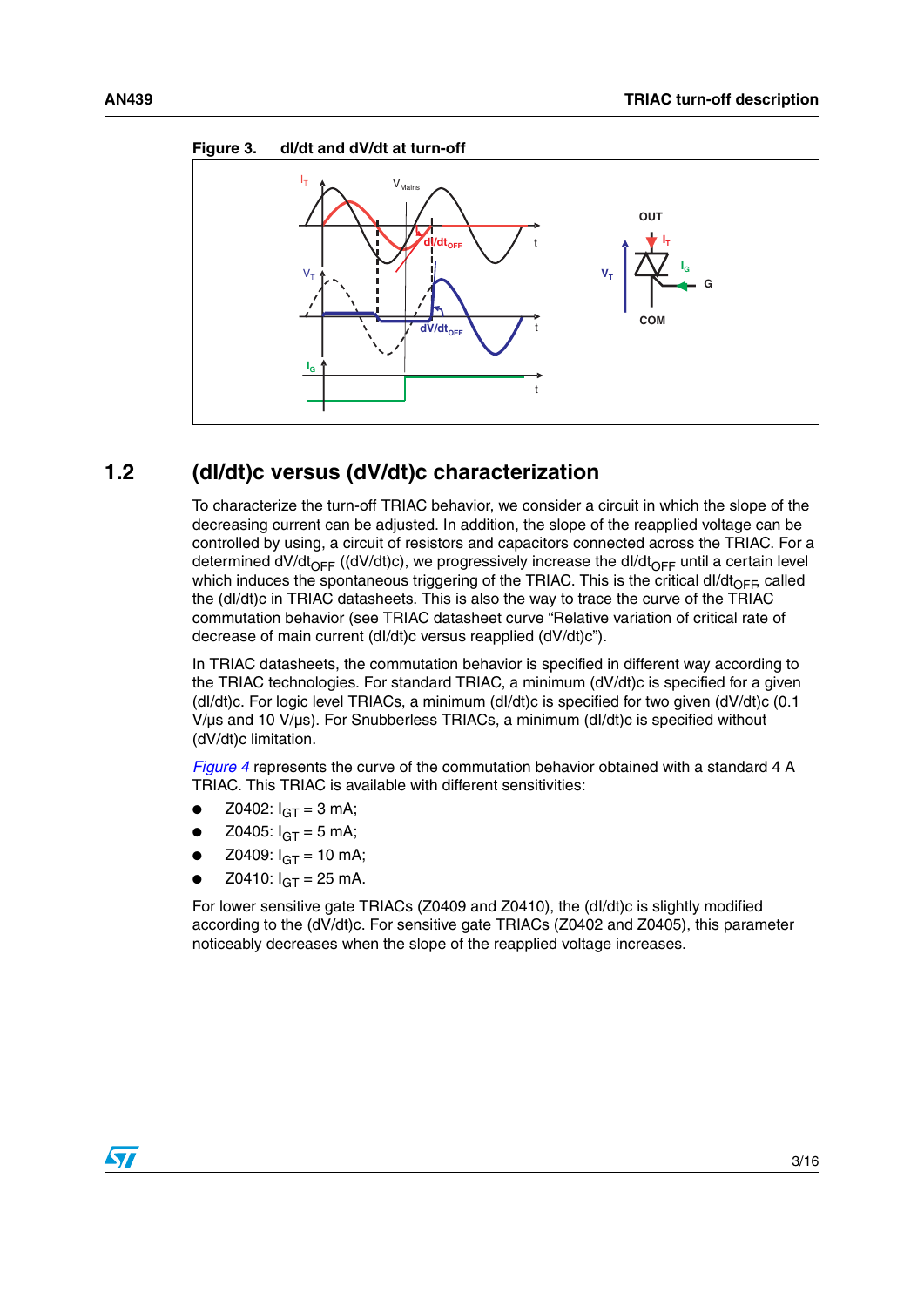<span id="page-3-2"></span>**Figure 4. Relative variation of (dI/dt)c versus (dV/dt)c for a 4 A standard TRIAC (typical values)**



In practice, the current waveform, and thus the dI/dt<sub>OFF</sub>, is imposed by the load. Generally we cannot change it.

So, in TRIAC applications, it is always necessary to know the dl/dt<sub>OFF</sub> of the load to choose a TRIAC with a suitable (dI/dt)c. This is the most important parameter.

Suppose a circuit in which the dl/dt<sub>OFF</sub> reaches 2 times the specified (dl/dt)c. The standard 4 A TRIACs, characterized by the curves in *[Figure 4](#page-3-2)*, will be not suitable even if the dV/dt<sub>OFF</sub> is equal to 0.1 V/µs.

### <span id="page-3-0"></span>**1.3 Application requirements**

#### <span id="page-3-1"></span>**1.3.1 TRIAC with resistive load**

In this case, the TRIAC current and the mains voltage are in phase (see *[Figure 5](#page-4-1)*). When the TRIAC switches off (i.e. when the current drops to zero), the mains voltage is equal to zero at this instant and will increase across the TRIAC according to the sinusoidal law:

#### **Equation 1**

 $V_{\text{Mains}} = V_{\text{Max}} \cdot \sin(\omega \cdot t)$ 

For the European mains, i.e.  $V<sub>RMS</sub> = 220 V$  at 50 Hz, the slope will be:

#### **Equation 2**

dV / dt $_{\mathsf{OFF}\,(\mathsf{V}\,/\,\mathsf{\mu s})}$  =  $\mathsf{V}_{\mathsf{RMS}\,(\mathsf{V})}\!\cdot\!\sqrt{2\!\cdot\!2\pi\!\cdot\! \mathsf{f}_{(\mathsf{Hz})}\!\cdot\!10^{-6}}\!\approx\,0.1~\,$  V /  $\mathsf{\mu s}$ 

For 110 V, 60 Hz mains, the slope will be:  $dV/dt_{OFF} \approx 0.06$  V/ $\mu$ s.

These relatively low dV/dt<sub>OFF</sub> correspond to the left points on the curves in *[Figure 4](#page-3-2)*. The  $dI/dt_{\text{OFF}}$  only depends on the load rms current and the mains frequency. For resistive loads, as for most other loads, we will have:

#### <span id="page-3-3"></span>**Equation 3**

dl / dt <sub>OFF (A /ms )</sub> = I<sub>RMS (A)</sub>  $\sqrt{2.2\pi f_{\text{(Hz)}} \cdot 10^{-3}} \approx 0.5 I_{\text{RMS (A)}}$ 

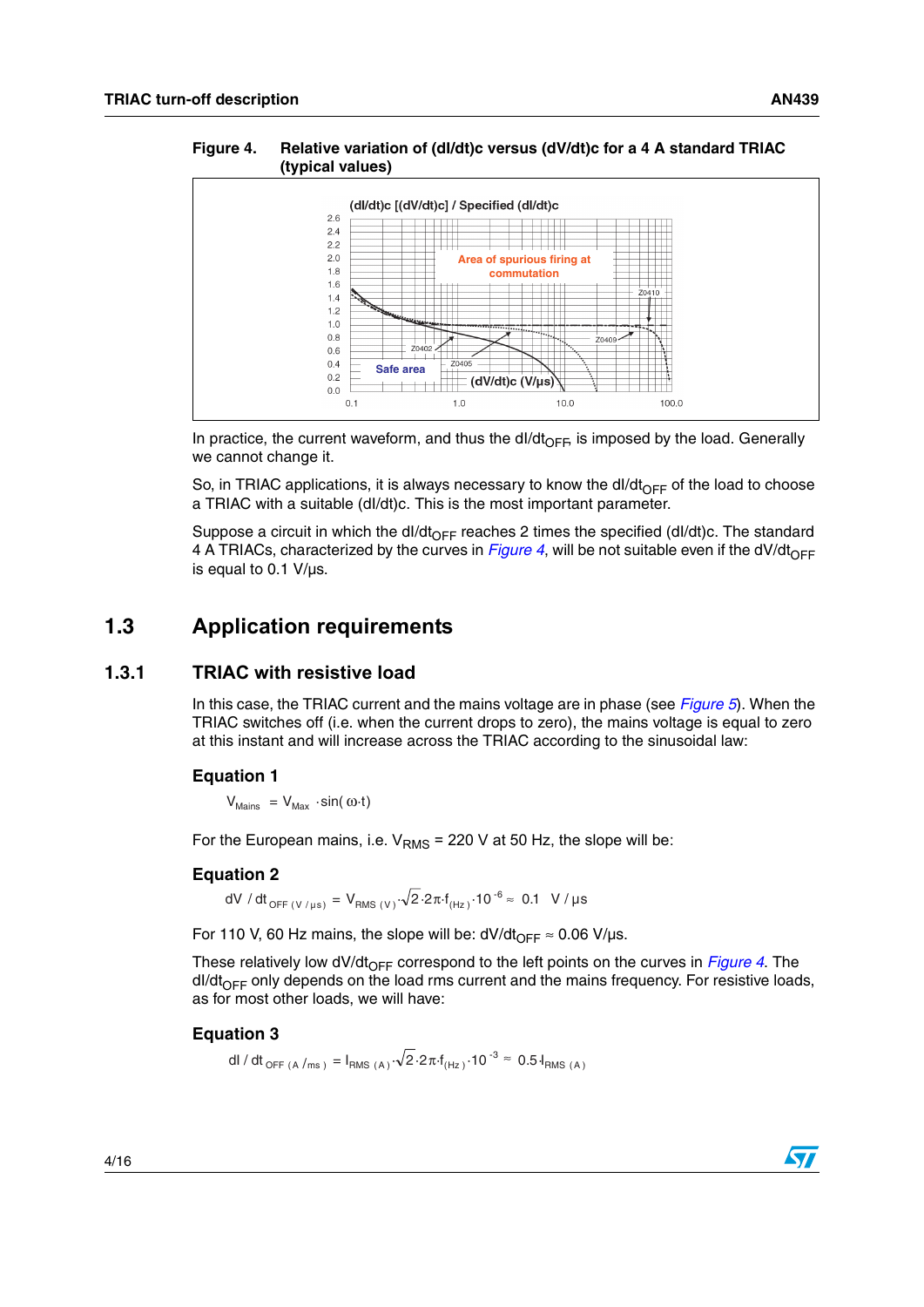

<span id="page-4-1"></span>**Figure 5. Current and voltage waveforms for resistive loads (phase control)**

#### <span id="page-4-0"></span>**1.3.2 TRIAC with inductive load**

An inductive load induces a phase lag between the TRIAC current and the mains voltage (see *[Figure 6](#page-4-2)*).

When the current drops to zero, the TRIAC turns off and the voltage is abruptly applied across its terminals. To limit the speed of the reapplied voltage, a resistive / capacitive network mounted in parallel with the TRIAC is generally used (see *[Figure 13](#page-12-0)*). This "snubber" is calculated to limit the dV/dt<sub>OFF</sub> at a value for which the dI/dt<sub>OFF</sub> is lower than the (dl/dt)c specified in the datasheet. The dl/dt<sub>OFF</sub> is also determined in this case by the load impedance (Z) and the mains rms voltage. (see. AN437 for RC snubber circuit design)



<span id="page-4-2"></span>**Figure 6. Current and voltage waveforms for inductive loads (phase control)**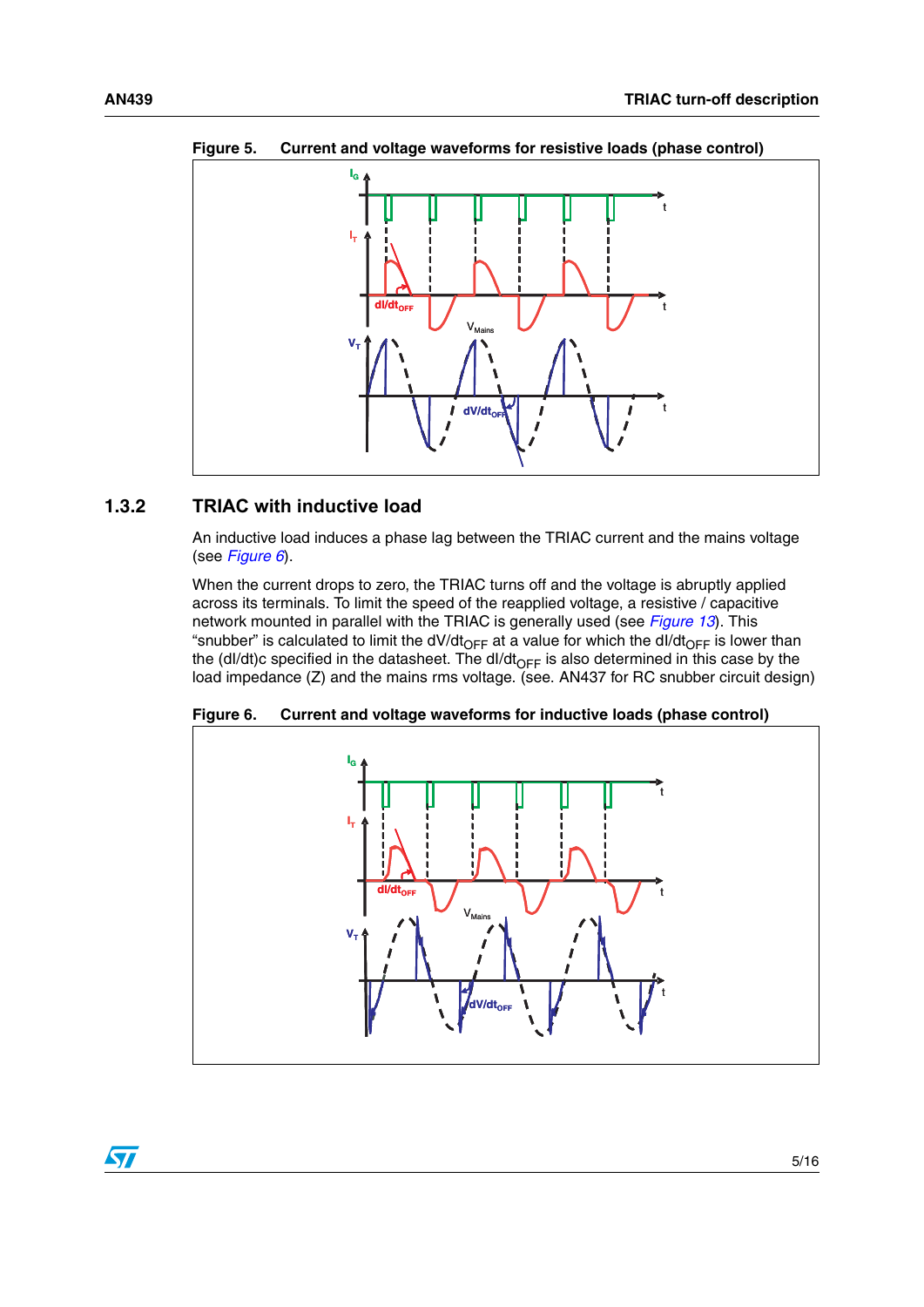<span id="page-5-0"></span>Without snubber circuit, the dV/dt<sub>OFF</sub> is limited by the capacitance between anode cathode junction of the TRIAC. When the current drops to zero, the TRIAC is considered as a switch which turns off. The dampened oscillating circuit is constituted by the loads, L and R, and the internal capacitance,  $C_T$ , of the TRIAC (see *[Figure 7](#page-5-1)*). The final value E depends on the peak mains voltage and the phase difference (φ) between voltage and current.

<span id="page-5-1"></span>**Figure 7. TRIAC commutation on an inductive load without a snubber network**



For a second order linear differential equation with a step function input, the voltage variation across the TRIAC  $(V_T(t))$  is given by:

#### **Equation 4**

$$
\frac{1}{\omega_0^2} \cdot \frac{d^2 V_T(t)}{dt^2} + \frac{2 \cdot \xi}{\omega_0} \cdot \frac{dV_T(t)}{dt} + V_T(t) = E
$$

With damping factor:

#### **Equation 5**

$$
\xi = \frac{R_{(\Omega)}}{2} \cdot \sqrt{\frac{C_{T(F)}}{L_{(H)}}}
$$

Undamped natural resonance:

#### **Equation 6**

$$
\omega_{0(\text{rad/s})} = \frac{1}{\sqrt{L_{(H)} \cdot C_{T(F)}}}
$$

Final voltage value:

#### **Equation 7**

$$
E = V_{RMS} \cdot \sqrt{2} \cdot \sin(\phi)
$$

For example, the typical internal capacitances of 1 A, 12 A and 24 A TRIACs are respectively 12 pF, 90 pF and 180 pF (without direct voltage junction polarisation, worst case). Without snubber, and for most part of inductive loads, the damping factor (ξ) is generally lower than 1.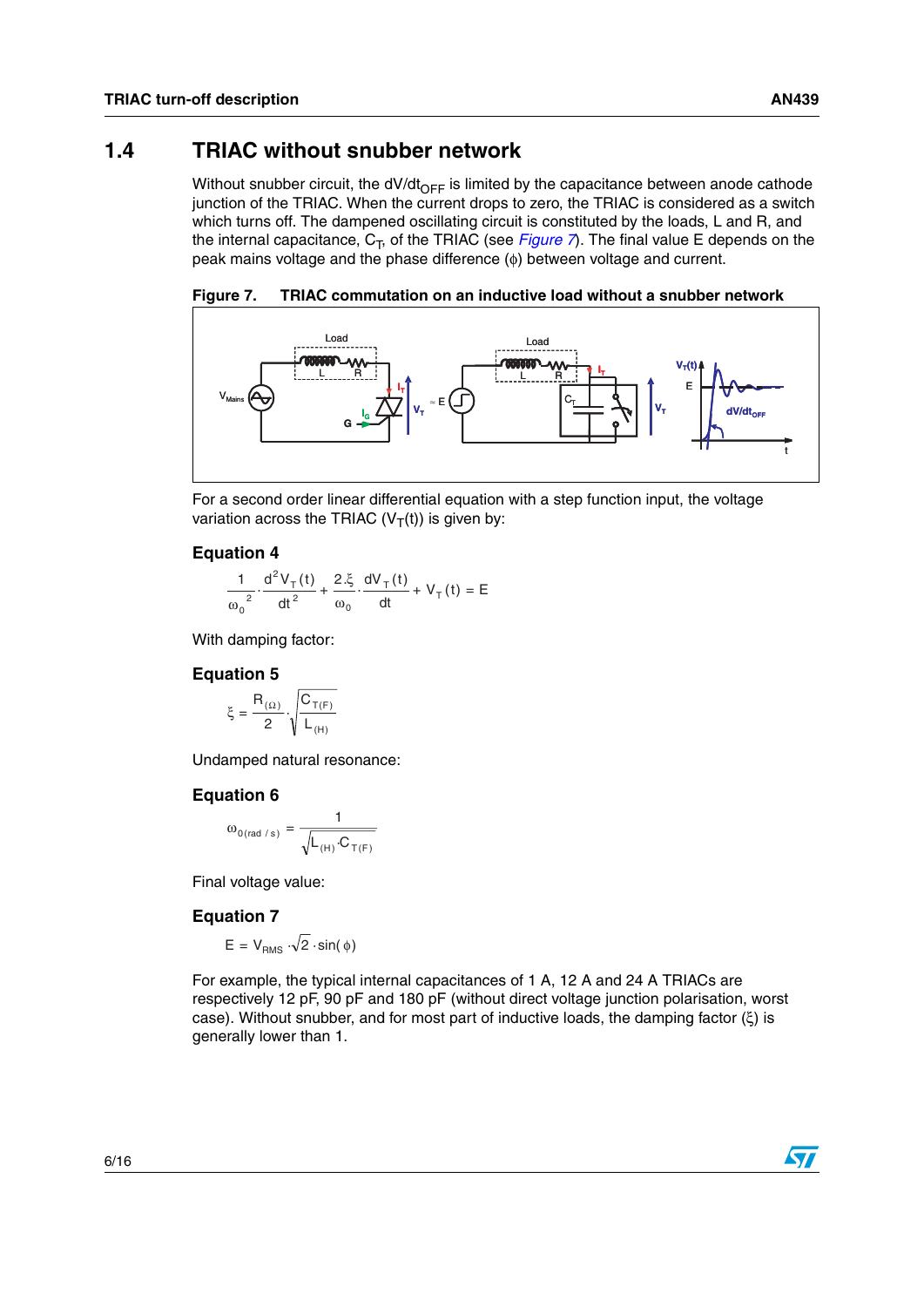For an underdamped oscillating circuit ( $0 \le \xi \le 1$ ), the voltage variation (V<sub>T</sub>(t)) across the TRIAC is defined by:

#### **Equation 8**

$$
V_{T}(t) = E - E \left( \cos(\omega_{p} \cdot t) + \frac{\xi \cdot \omega_{0}}{\omega_{p}} \cdot \sin(\omega_{p} \cdot t) \right) e^{-\xi \cdot \omega_{0} \cdot t}
$$

With damped natural resonance:

#### **Equation 9**

$$
\omega_{\rm p} = \omega_0 \cdot \sqrt{1 - \xi^2}
$$

In the case of pure inductive load  $(R = 0$ , worst case), the circuit is undamped. The maximum reapplied dV/dt $_{\text{OFF}}$  across the TRIAC is:

#### **Equation 10**

dV / dt<sub>OFF (V/µs)</sub> = 
$$
\frac{V_{RMS} (v) \cdot \sqrt{2}}{\sqrt{L_{(H)} C_{T(F)}}}
$$
. 10<sup>-6</sup> at t =  $\frac{\pi}{2. \omega_0}$ 

Without snubber, according to the characteristics of inductive loads, the maximum dV/dt $_{\sf OFF}$ without snubber will be limited to about 60 V/µs for 100 – 220 V applications. Thus, it is not necessary to get the (dI/dt)c values for (dV/dt)c above 100 V/µs .

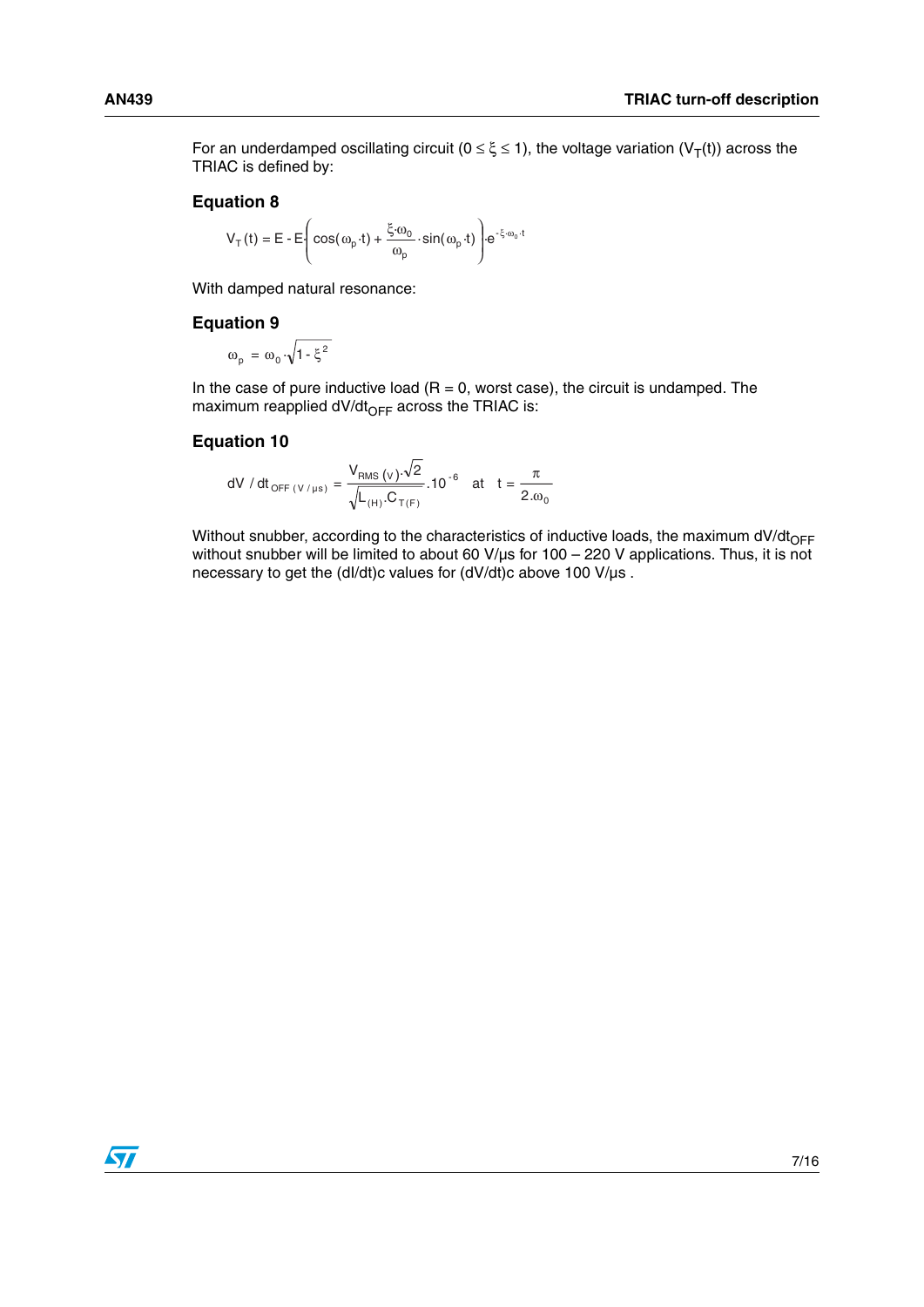### <span id="page-7-0"></span>**2 Logic level and Snubberless TRIACs**

### <span id="page-7-1"></span>**2.1 Operation in Q1-Q2-Q3 quadrants**

To make significant progress in the TRIAC technology is to essentially improve the turn-off behaviour. In other words, the critical (dI/dt)c has to be improved.

To reach this aim, a different structure has been developed. In this structure, the different active areas have been decoupled to separate the elementary thyristors and the gate area. This improvement provides the gate triggering in the fourth quadrant. In practice this modification does not lead to a problem because the gate drive circuits generally work in Q1/Q3 or Q2/Q3. (see *[Figure 8](#page-7-2)*)

<span id="page-7-2"></span>**Figure 8. Basic gate drive circuits in Q1/Q3 or Q2/Q3 operations**



For a given technology, the TRIACs commutation behaviour depends on the gate sensitivity. The correlation between the critical (dl/dt)c and the triggering gate current for 12 A TRIACs is represented in *[Figure 9](#page-7-3)*. For a same current rating and gate sensitivity, Snubberless TRIACs present a (dI/dt)c at least 2 times higher than for standard TRIACs.

<span id="page-7-3"></span>**Figure 9. Correlation between commutation behavior and sensitivity (measurement performed on several lots of 12 A TRIACs)**



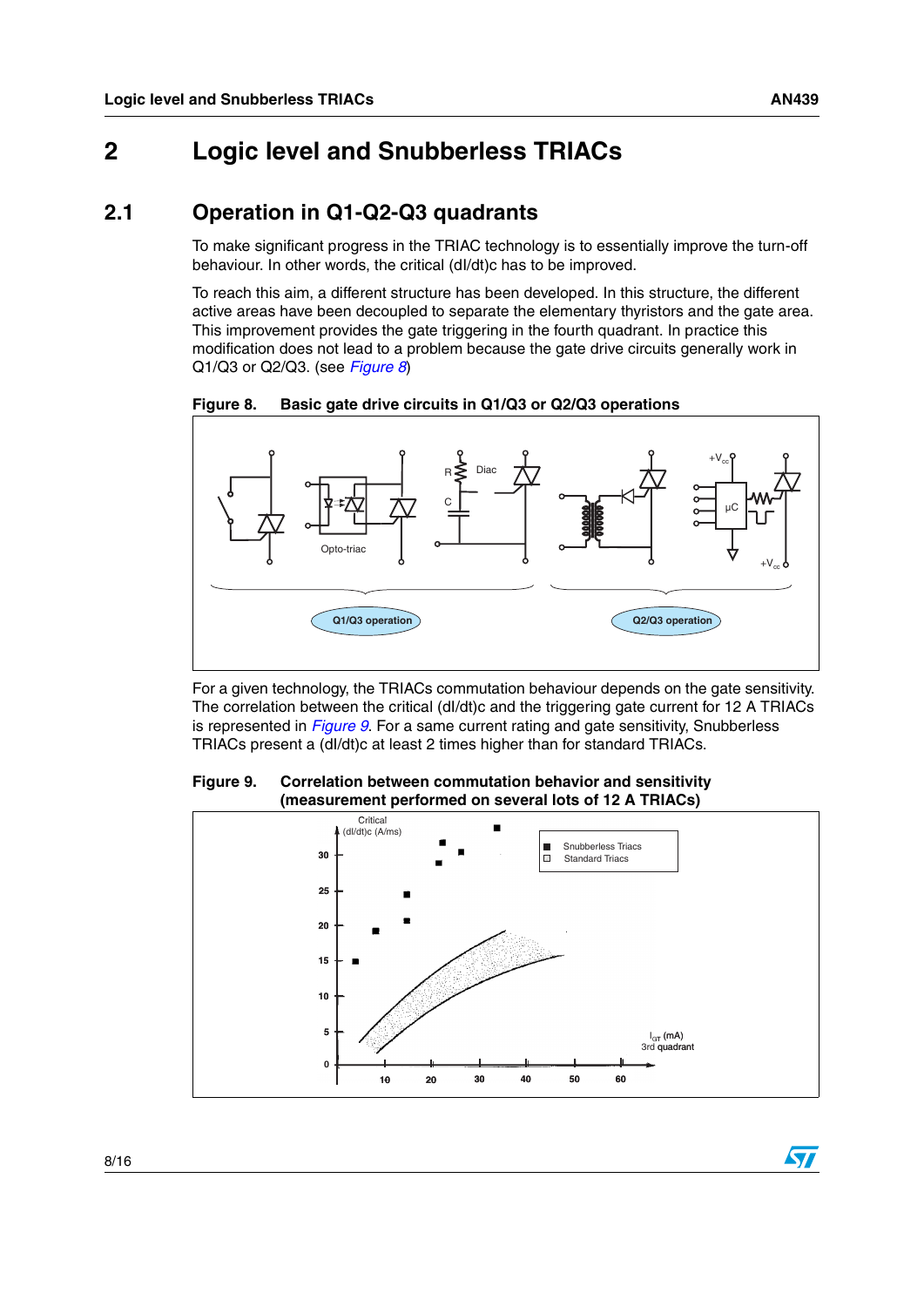Logic level TRIACs use the breakthrough of the Snubberless technology to improve the trade-off between sensitivity and commutation. Nevertheless, a snubber can still be necessary with these TRIACs.

### <span id="page-8-0"></span>**2.2 Performances and specifications**

### <span id="page-8-1"></span>**2.2.1 Logic level TRIACs**

In this category, sensitive TRIACs are defined by a maximum gate current  $(I_{GT})$  of 5 mA for the TW type and 10 mA for the SW one.

In the datasheets of logic level TRIACs, a minimum (dI/dt)c is specified for the following cases:

- $\bullet$  Resistive load with a (dV/dt)c of 0.1 V/us.
- Inductive load with a  $(dV/dt)c$  of 10 V/ $\mu$ s.

For example, a 6 A logic level TRIAC is specified as follows:

Table 1. **Table 1. (dI/dt)c and (dV/dt)c specifications for a 6 A logic level TRIAC**

|                | <b>Test Conditions</b>             | Quadrant       |      | <b>BTA06 / BTB06</b> |           | Unit |
|----------------|------------------------------------|----------------|------|----------------------|-----------|------|
| Symbol         |                                    |                |      | <b>TW</b>            | <b>SW</b> |      |
| $I_{GT}^{(1)}$ | $V_D = 12 V R_L = 30 \Omega$       | $1 - 11 - 111$ | MAX. | 5                    | 10        | mA   |
| $V_{GT}$       |                                    | $1 - 11 - 111$ | MAX. | 1.3                  |           | ν    |
|                | (dV/dt)c = 0.1 V/µs $T_i = 125$ °C |                |      | 2.7                  | 3.5       |      |
| (dl/dt)c $(2)$ | (dV/dt)c = 10 V/µs $T_i = 125$ °C  | MIN.           | 1.2  | 2.4                  | A/ms      |      |
|                | Without snubber<br>$T_i = 125 °C$  |                | -    |                      |           |      |

1. Minimum  $I_{GT}$  is guaranted at 5% of  $I_{GT}$  max

2. For both polarities of A2 referenced to A1

#### <span id="page-8-2"></span>**2.2.2 Snubberless TRIACs**

This series covers the range of 6 to 25 A with gate currents of 35 mA (CW type) and 50 mA (BW type). This series has been specially designed so that the TRIACs turn-off without external snubber circuit.

For a same size and gate sensitivity, the (dl/dt)c improvement is at least equal to 2 between Snubberless and standard TRIACs (see *[Figure 10](#page-9-0)*).

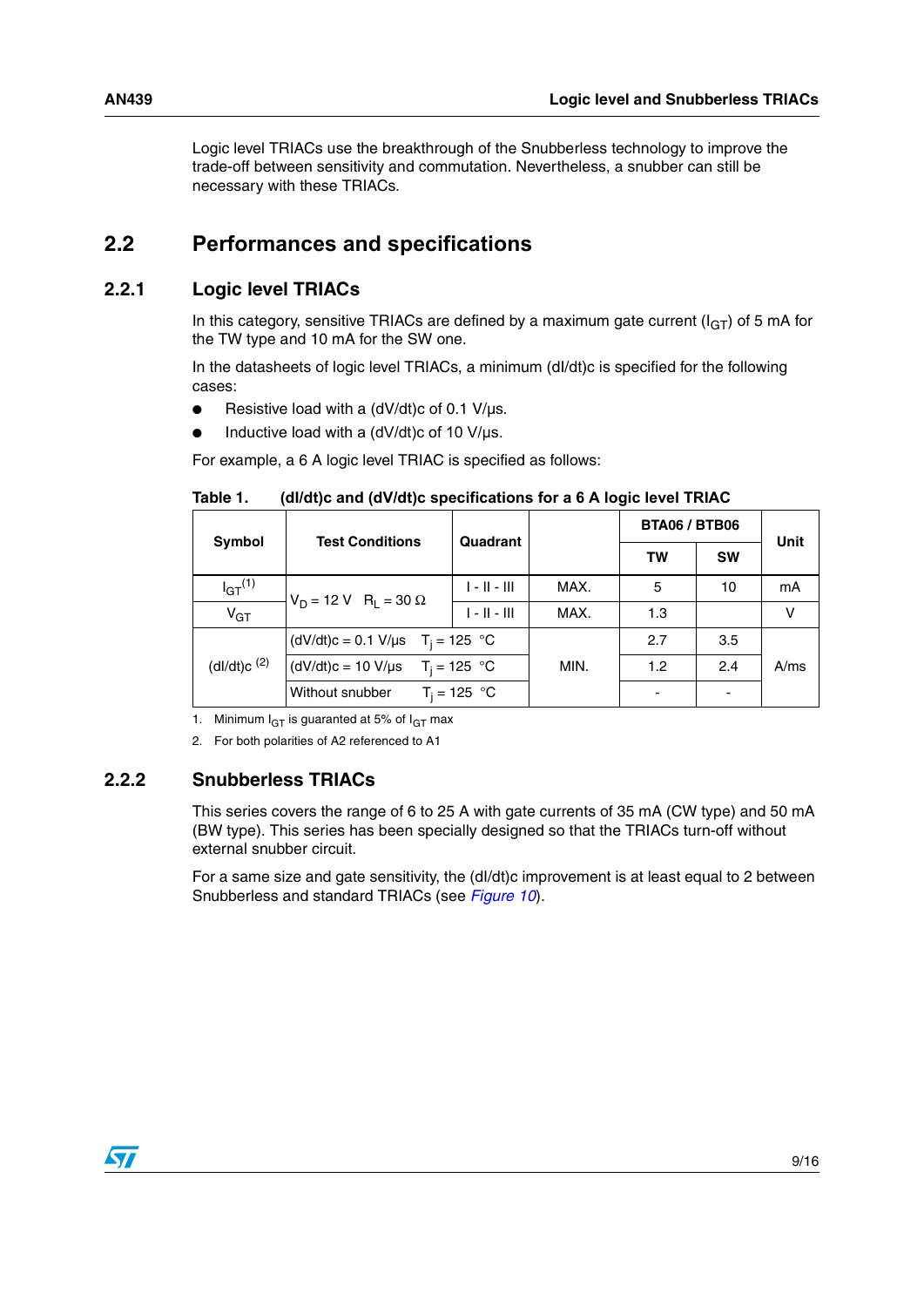<span id="page-9-0"></span>

| $\sim$         |                                              |                                                             |                                            |  |  |  |  |
|----------------|----------------------------------------------|-------------------------------------------------------------|--------------------------------------------|--|--|--|--|
|                | (dl/dt)c (A/ms)                              |                                                             |                                            |  |  |  |  |
| 18<br>17<br>16 | -----<br>THE<br>.<br>-----                   | -----<br>THE<br>.<br>-------<br>÷<br>- 2                    | समाप्त<br>THE<br>.<br>:::::                |  |  |  |  |
| 15<br>14       | $+11$                                        | BTA/BTB12 xBW                                               | .<br>.<br>.<br>.<br>.                      |  |  |  |  |
| 13<br>12       | .<br>-----<br>---<br>-1111                   | $-1$ $-1$ $-1$ $-1$<br>1 I HH<br>-------<br>------          | .<br>___<br>-1100<br>------<br>.<br>-11111 |  |  |  |  |
| 11<br>10       | ---<br>$\frac{1}{\sqrt{2}}$                  | $\approx$ 2 times                                           | <u>man</u><br>------                       |  |  |  |  |
| 9<br>8         | 11111<br>.                                   | - 11                                                        | -----<br>------                            |  |  |  |  |
| 6<br>5         | 1 1 1 1 1 1<br>.<br><b>The Second Second</b> | .<br>.<br>------                                            | <del>.</del><br>.<br>.<br>.<br>.           |  |  |  |  |
| 4<br>3         | .<br>.<br>-17.                               | .<br>╌<br>BTA/BTB12xB<br>ΠŦ                                 | .<br>-11111                                |  |  |  |  |
| 2<br>0         | $\cdots$<br>d d dd dd<br>11HH<br>समाप्त      | <u>m.#</u><br>न न न न<br>$(dV/dt)c (V/\mu s)$<br>TITT.<br>. | 1          <br>÷<br>.                      |  |  |  |  |
| 0.1            |                                              | 10                                                          | 100                                        |  |  |  |  |

Whatever the nature of the load, there is absolutely no risk of spurious turn-off triggering if the dl/dt<sub>OFF</sub> is lower than the specified (dl/dt)c value. The specified (dl/dt)c for a Snubberless TRIAC is higher than the decreasing slope of its rms on-state current specified  $(I_{\mathsf{T}(\mathsf{RMS})}).$ 

#### **Equation 11**

dl / dt<sub>OFF (A /ms)</sub> = I<sub>RMS (A)</sub> 
$$
\sqrt{2.2\pi \cdot f_{(Hz)}} \cdot 10^{-3} \approx 0.5 I_{RMS (A)}
$$
  
dl / dt<sub>OFF (A /ms)</sub> = 0.44 I<sub>RMS (A)</sub> for 50 Hz  
dl / dt<sub>OFF (A /ms)</sub> = 0.53 I<sub>RMS (A)</sub> for 60 Hz

For example, the slope of the decreasing current in a TRIAC conducting 6 A, 8 A, 10 A, 12 A, 16 A or 25 A when the current drops to zero is given in the *[Table 2](#page-9-1)*.

*[Table 2](#page-9-1)* summarizes also the characteristics of the available BW and CW Snubberless TRIACs.

| <b>Type</b> | $I_{T(RMS)}$<br>(A) | Voltage<br>$(V_{DRM}/V_{RRM})$<br>(V) | <b>Suffix</b> | I <sub>GT</sub><br>Max.<br>(mA) | <b>Static</b><br>(dV/dt)<br>Min.<br>$(V/\mu s)$ | $\sim$ \ $\sim$ \ $\sim$ \ $\sim$ \ $\sim$ \ $\sim$ \ $\sim$<br>(dI/dt)c<br>Min. $(1)$<br>(A/ms) | $I_{T(RMS)}$ x 0.5<br>(A/ms) |   |
|-------------|---------------------|---------------------------------------|---------------|---------------------------------|-------------------------------------------------|--------------------------------------------------------------------------------------------------|------------------------------|---|
| BTA / BTB   | 6                   | 600                                   | <b>CW</b>     | 35                              | 400                                             | 3.5                                                                                              | 3                            |   |
|             |                     |                                       | <b>BW</b>     | 50                              | 1 000                                           | 5.3                                                                                              |                              |   |
| BTA / BTB   | 8                   | 600 or 800                            | <b>CW</b>     | 35                              | 400                                             | 4.5                                                                                              | 4                            |   |
|             |                     |                                       | <b>BW</b>     | 50                              | 1 000                                           | 7                                                                                                |                              |   |
| BTA / BTB   |                     | 10<br>600 or 800                      | <b>CW</b>     | 35                              | 500                                             | 5.5                                                                                              | 5                            |   |
|             |                     |                                       | <b>BW</b>     | 50                              | 1 000                                           | 9                                                                                                |                              |   |
| BTA / BTB   | 12 <sup>2</sup>     |                                       | 600 or 800    | <b>CW</b>                       | 35                                              | 500                                                                                              | 6.5                          | 6 |
|             |                     |                                       | <b>BW</b>     | 50                              | 1 000                                           | 12                                                                                               |                              |   |
| BTA / BTB   | 16                  | 600 or 800                            | <b>CW</b>     | 35                              | 500                                             | 8.5                                                                                              | 8                            |   |
|             |                     |                                       | BW            | 50                              | 1 000                                           | 14                                                                                               |                              |   |

<span id="page-9-1"></span> **Table 2. (dI/dt)c specification for available BW and CW Snubberless TRIACs and**  slope of the different decreasing rms on-state currents ( $I_{\text{T/DMC}}$ )

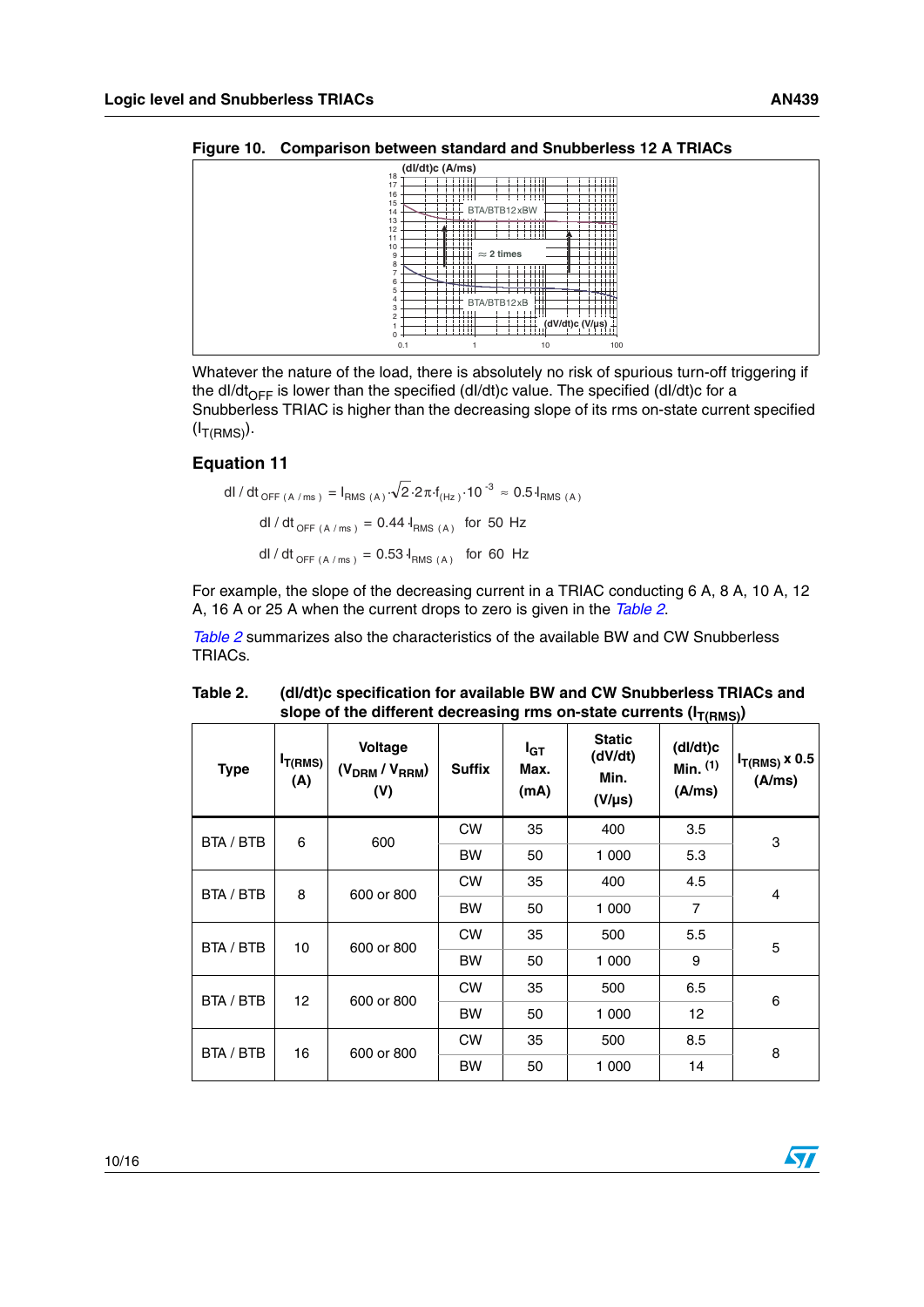|           | slope of the different decreasing rms on-state currents ( $I_{\text{T(RMS)}}$ ) |            |    |    |       |    |      |  |
|-----------|---------------------------------------------------------------------------------|------------|----|----|-------|----|------|--|
| BTA / BTB | 25                                                                              |            | СW | 35 | 500   |    | 12.5 |  |
|           |                                                                                 | 600 or 800 | BW | 50 | 1 000 | つつ |      |  |

**Table 2. (dI/dt)c specification for available BW and CW Snubberless TRIACs and** 

1. (dl/dt)c specified without snubber

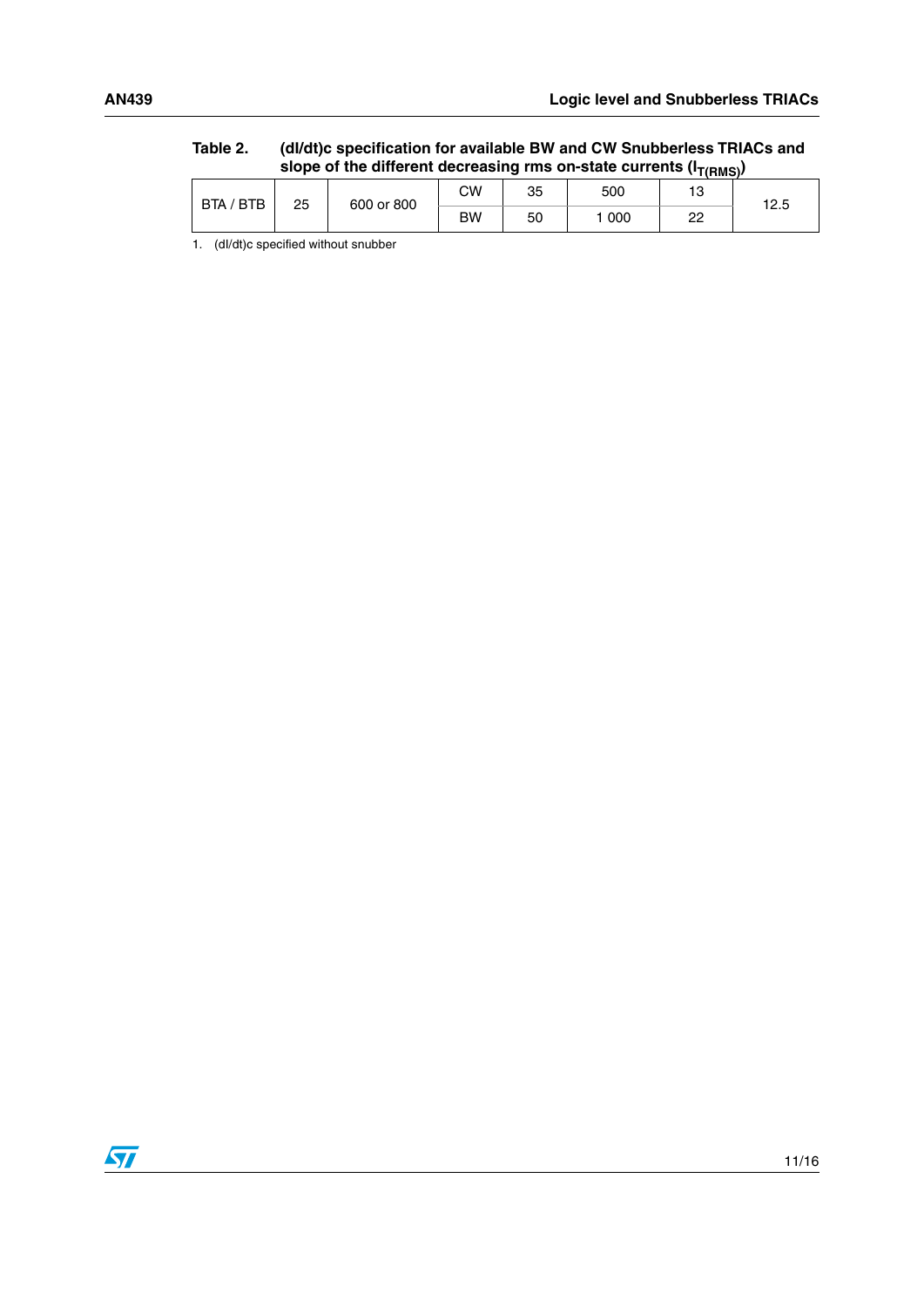$\sqrt{}$ 

### <span id="page-11-0"></span>**2.3 Typical applications**

#### <span id="page-11-1"></span>**2.3.1 Logic level TRIACs**

These TRIACs can be directly controlled by logic circuits and microcontrollers like the ST6 or ST7 series. Outputs of ST6/ST7 can sink currents up to 20 mA per I/O line, and therefore drive TW and SW.

These TRIACs are ideal interface for power components supplied by 110 V or 220 V, such as valves, heating resistances, and small motors.

The specification of the critical (dI/dt)c on both resistive and inductive loads offers:

- Knowledge of the security margin of the circuit in relation to the risk of the spurious triggering
- Optimization of the performance of the TRIAC used, which results in a cost reduction





#### <span id="page-11-2"></span>**2.3.2 Snubberless TRIACs**

The commutation of Snubberless TRIACs is specified without a (dV/dt)c limitation. The external snubber circuit can be suppressed for TRIAC turn-off and leads to a noticeable cost reduction. Nevertheless, a snubber circuit is sometimes used to eliminate spurious triggering due to fast line transients (see *[Figure 13](#page-12-0)*).

Thanks to their significant improvement in the trade-off between gate sensitivity  $(I_{GT})$  and critical (dI/dt)c value and also static dV/dt, Snubberless TRIACs are used in circuits which need high safety margin, such as:

Static relays in which the load is not well defined. With standard TRIACs, it is difficult to adapt the snubber to all possible cases. Snubberless TRIACs resolve this problem (see *[Figure 12](#page-12-1)*).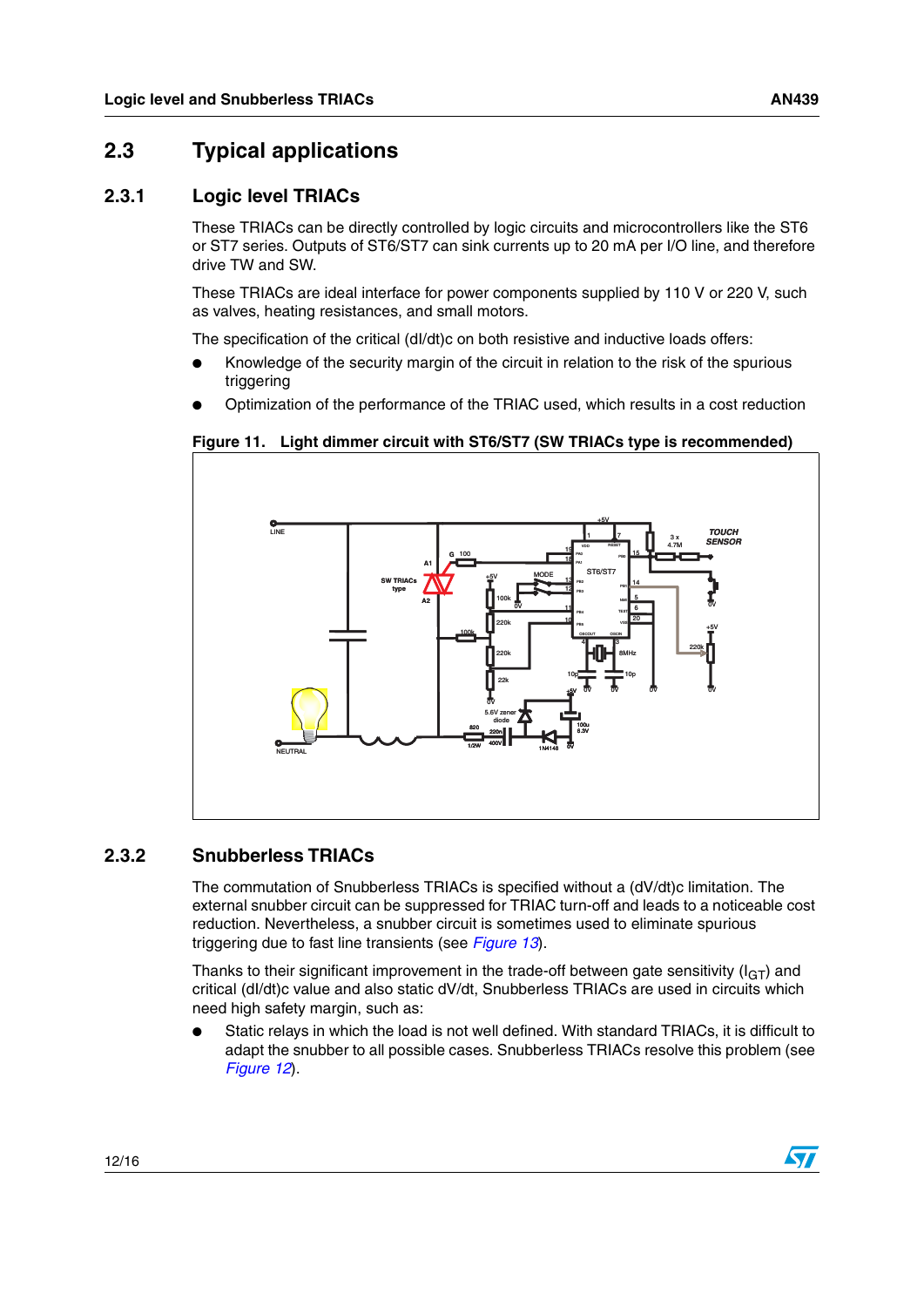

<span id="page-12-1"></span>**Figure 12. Solid state relay diagram, using Zero Voltage Switching with opto-TRIAC**

Motor drive circuits. The circuit Figure 12 shows an asynchronous motor controlled in both direction by turning on each TRIAC alternately.

<span id="page-12-0"></span>**Figure 13. Motor control circuit using Snubberless TRIACs (Ls + r = network for series protection)**



*Note: Series impedance (r + L) is needed to protect the blocked TRIAC in case of unwanted triggering (when the other is already on). Only one clamping device*  $(V_{DR})$  *provides overvoltage protection for both TRIACs (IEC 61000-4-5). Snubber networks (R1C1 and R2C2) eliminate spurious triggering due to fast line transients (IEC 61000-4-4).*

> The specified (dI/dt)c for a Snubberless TRIAC is higher than the decreasing slope of its specified rms on-state current ( $I_{T(RMS)}$ ). This feature is important for several applications, including:

Circuits in which the dI/dt<sub>OFF</sub> is higher than the dI/dt<sub>OFF</sub> calculated with the *[Equation 3](#page-3-3)*. For universal motors, due to the impact of the brushes, the dl/dt<sub>OFF</sub> is typically three times higher (see *[Figure 14](#page-13-0)*). *[Table 3](#page-13-1)* illustrates the component choice optimization by using Snubberless TRIACs. For example, a 8 A Snubberless TRIAC is sufficient to control a 110 V / 600 W motor instead of a 16 A standard TRIAC.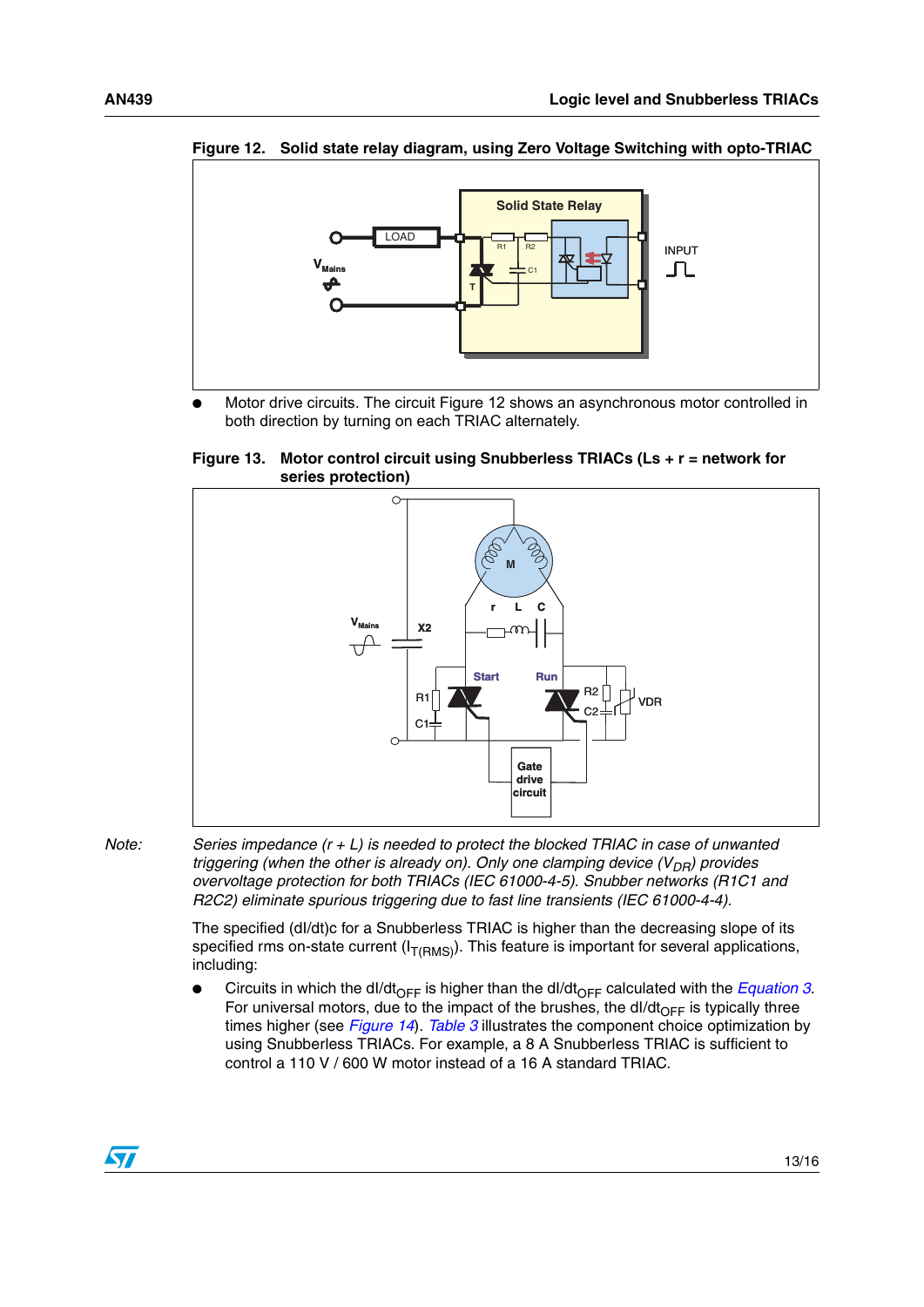

<span id="page-13-0"></span>**Figure 14. TRIAC turn-off behavior for universal motors**

#### <span id="page-13-1"></span>Table 3. **Table 3. TRIAC choice for universal motor control**

| <b>Power</b> | <b>Mains voltage</b><br>and frequency | Load<br>current | <sup>I</sup> T(RMS) | dl/dt <sub>OFF</sub><br>$Max.$ $(1)$ | <b>Standard</b><br><b>TRIAC</b> | <b>Snubberless</b><br><b>TRIAC</b> |
|--------------|---------------------------------------|-----------------|---------------------|--------------------------------------|---------------------------------|------------------------------------|
|              | 220 V / 50 Hz                         | 3 A rms         | 6 A                 | $3.5$ A/ms                           | BTx10-600B                      | BTx06-600BW                        |
| 600 W        | 110 V / 60 Hz                         | 6 A rms         | 10 A                | 7 A/ms                               | BTx16-600B<br>(2)               | BTx08-600BW                        |
| 1200 W       | 220 V / 50 Hz                         | 6 A rms         | 10 A                | 7 A/ms                               | BTx16-600B<br>(2)               | BTx08-600BW                        |
|              | 110 V / 60 Hz                         | 12Arms          | 16 A                | $15$ A/ms                            | BTx40-600B<br>BTx41-600B        | BTx24-600CW                        |

1. Maximum dl/dt<sub>OFF</sub>. This parameter depends on the type of motor and can be higher during start-up.

2. This type specified at 7 A/ms minimum can be too small. Certain applications could need 25 A standard TRIAC.

Circuits which generate waveforms with a very high dl/dt<sub>OFF</sub>, such as inductive load controlled by a diode bridge (see *[Figure 15](#page-13-2)*). The current variation at turn-off is then only limited by the parasitic inductance of the line and the diodes bridge circuit.

<span id="page-13-2"></span>**Figure 15. Inductive load controlled by a diode bridge**



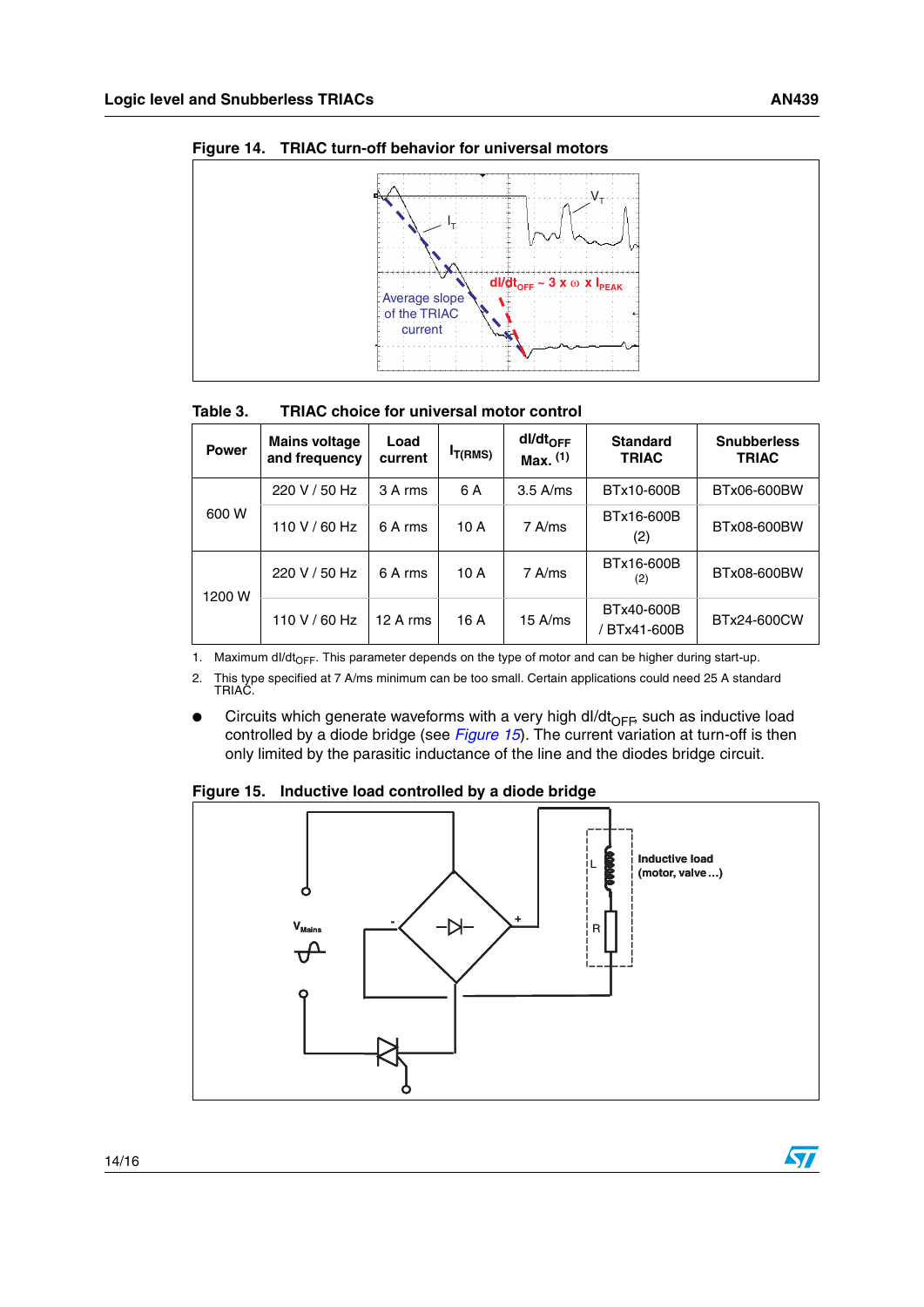### <span id="page-14-0"></span>**3 Conclusion**

Thanks to the logic level and Snubberless TRIACs, the designer can use devices with a commutation behavior which is compatible with all applications in the 50 or 60 Hz range. This includes phase control and static commutation for loads going from a few watts to several kilowatts.

These classes of TRIAC offer:

- An increase in the security margin of circuits, particularly where there is a risk of spurious triggering
- Reduction of costs by using logic level TRIACs, without the need of an interface between the TRIAC gate and the logic circuit, or using Snubberless TRIACs, which are specified without a resistive / capacitive network

# <span id="page-14-1"></span>**4 Revision history**

| <b>Date</b>      | <b>Revision</b> | <b>Changes</b>                                                                                                          |
|------------------|-----------------|-------------------------------------------------------------------------------------------------------------------------|
| May-1992         |                 | Initial release.                                                                                                        |
| 19-Apr-2004      |                 | Stylesheet update. No content change.                                                                                   |
| 3<br>07-Mar-2008 |                 | Reformatted to current standards. Complete rewrite for text and<br>graphics. Part numbers updated for current products. |

#### Table 4. **Document revision history**